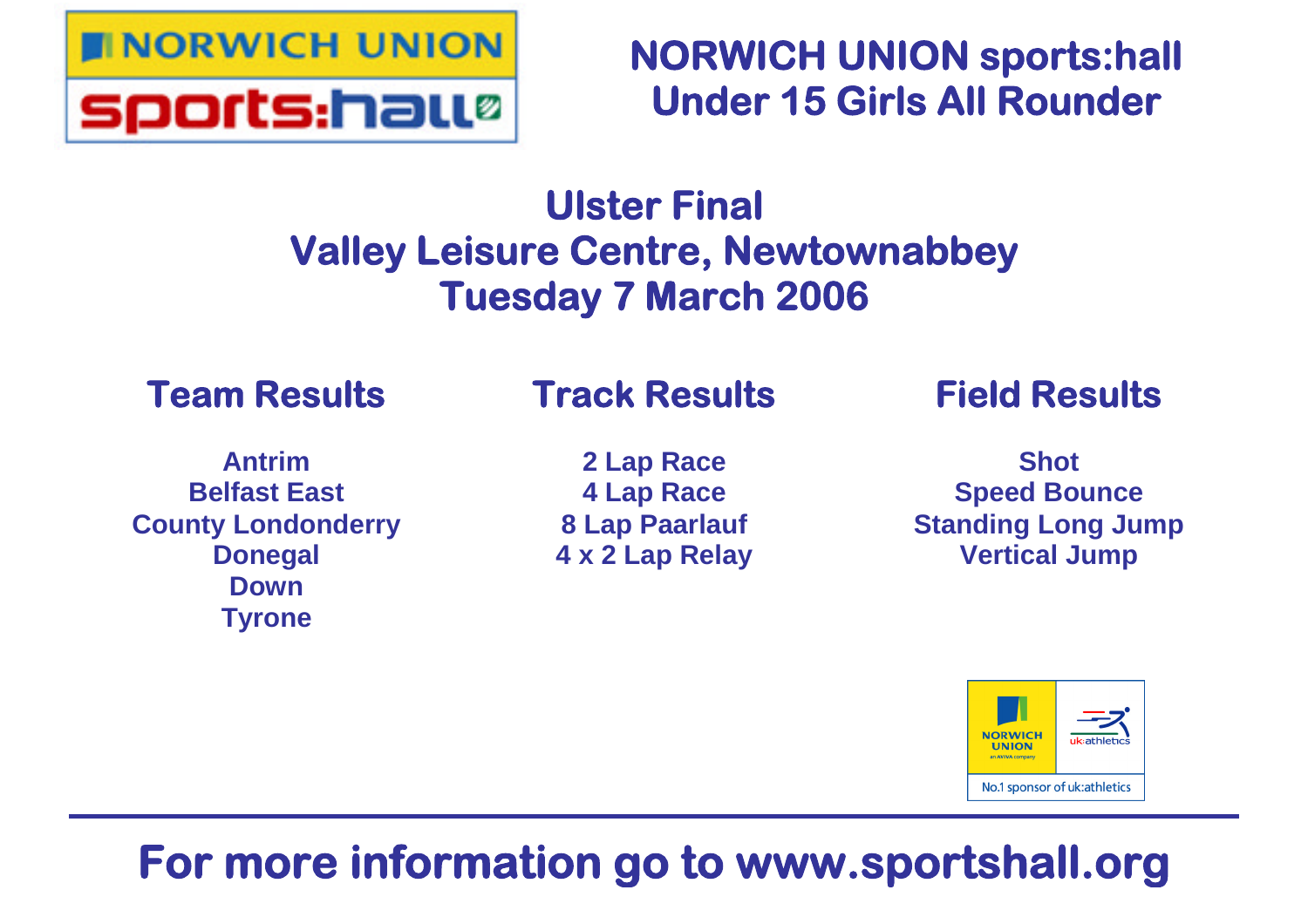### **Competition Results**

| <b>Competition:</b>             | <b>Venue:</b>                                  | <b>Date</b> |
|---------------------------------|------------------------------------------------|-------------|
| NUS-Ulster Final Under 15 Girls | Valley Leisure Centre, Newtownabbey 7 Mar 2006 |             |

| Ranking | Team                | <b>Score</b> | Individual | P8 | 4x2 |
|---------|---------------------|--------------|------------|----|-----|
|         | <b>Belfast East</b> | 645          | 505        | 70 | 70  |
| 2       | Donegal             | 603          | 483        | 60 | 60  |
| 3       | Antrim              | 501          | 431        | 20 | 50  |
| 4       | Tvrone              | 496          | 426        | 50 | 20  |
| 5       | County Londonderry  | 480          | 400        | 40 | 40  |
| 6       | Down                | 399          | 339        | 30 | 30  |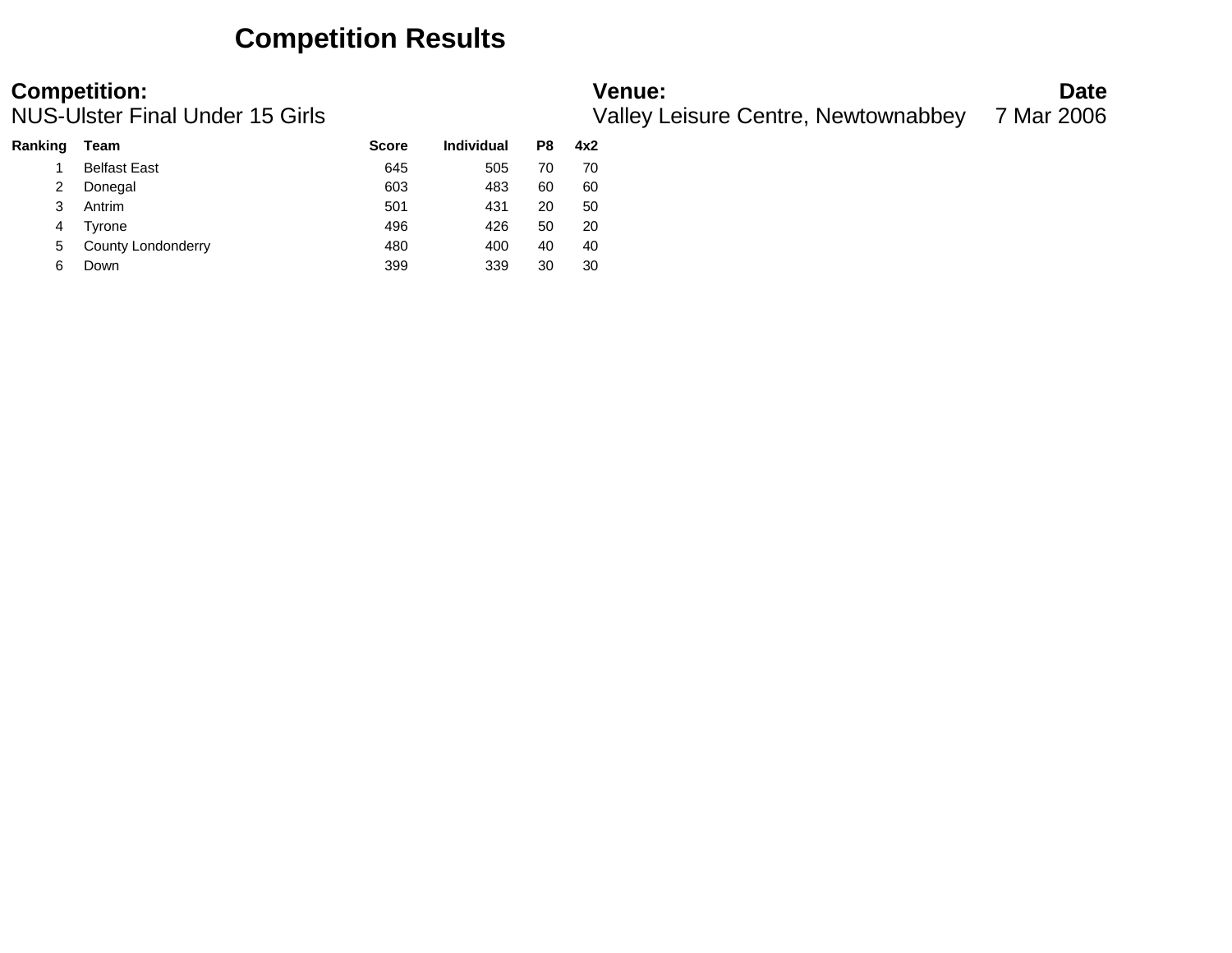### **Athlete Results**

# **Competition:**<br>**Date**<br>
Valley Leisure Centre, Newtownabbey 7 Mar 2006<br>
Valley Leisure Centre, Newtownabbey 7 Mar 2006

| Ranking                 | <b>BibNo Athlete</b>   | Team                      | <b>Score</b> | 2LR | 4LR | s  | <b>SB</b> | <b>SLJ</b> | VJ |
|-------------------------|------------------------|---------------------------|--------------|-----|-----|----|-----------|------------|----|
| 1                       | 94 Carla Bourne        | Donegal                   | 144          |     | 48  |    | 46        |            | 50 |
| $\overline{\mathbf{c}}$ | 82 Hanna Lewis         | <b>Belfast East</b>       | 132          |     | 50  |    | 36        | 46         |    |
| 3                       | 84 Caroline Brown      | <b>Belfast East</b>       | 130          |     | 46  | 44 |           |            | 40 |
| 4                       | 87 Janelle McGurk      | County Londonderry        | 124          | 38  |     |    | 44        | 42         |    |
| 5                       | 98 Lisa Shields        | Donegal                   | 123          | 46  |     |    | 30        |            | 47 |
| 6                       | 81 Samantha Miskelly   | <b>Belfast East</b>       | 122          | 40  |     | 42 |           |            | 40 |
| 7                       | 80 Megan McKelvey      | <b>Belfast East</b>       | 121          | 35  |     |    | 36        | 50         |    |
| 8                       | 77 CJ McDonald         | Antrim                    | 118          |     | 40  |    | 49        | 29         |    |
| $9=$                    | 73 Nicola McClure      | Antrim                    | 116          | 44  |     | 25 |           |            | 47 |
| $9=$                    | 83 Katherine McCracken | <b>Belfast East</b>       | 116          | 48  |     |    | 24        | 44         |    |
| 11                      | 127 Naomi McAnvalle    | Tyrone                    | 112          | 32  |     | 46 |           | 34         |    |
| 12                      | 122 Rebecca Monaghan   | Tyrone                    | 111          |     | 36  |    | 41        |            | 34 |
| $13=$                   | 99 Kitty O'Kennedy     | Donegal                   | 109          | 35  |     |    | 49        |            | 25 |
| $13 =$                  | 124 Catherine McGirr   | Tyrone                    | 109          |     | 44  | 25 |           | 40         |    |
| 15                      | 95 Kathryn Gibbons     | Donegal                   | 107          |     | 42  | 36 |           | 29         |    |
| 16                      | 74 Lauren Bell         | Antrim                    | 104          | 42  |     | 30 |           | 32         |    |
| 17                      | 85 Sophie Brow         | <b>Belfast East</b>       | 100          |     | 34  | 32 |           |            | 34 |
| 18                      | 88 Lauren Quinn        | <b>County Londonderry</b> | 98           | 50  |     |    |           | 48         |    |
| 19                      | 92 Jenny Brown         | <b>County Londonderry</b> | 97           | 18  |     | 50 |           |            | 29 |
| 20                      | 115 Andrea Long        | Down                      | 96           |     | 30  | 48 |           |            | 18 |
| 21                      | 96 Claire Sharkey      | Donegal                   | 95           | 30  |     | 28 |           | 37         |    |
| 22                      | 123 Eva Clarke         | Tyrone                    | 94           | 24  |     |    | 41        |            | 29 |
| 23                      | 78 Maeve Keenan        | Antrim                    | 93           |     | 20  |    | 36        | 37         |    |
| $24=$                   | 97 Brianna Ward        | Donegal                   | 90           |     | 32  | 34 |           | 24         |    |
| $24=$                   | 116 Claire Hooks       | Down                      | 90           | 26  |     | 40 |           | 24         |    |
| 26                      | 119 Katie McHenry      | Down                      | 88           |     | 24  |    | 20        |            | 44 |
| 27                      | 76 Ellie Cameron       | Antrim                    | 86           |     | 28  |    | 18        |            | 40 |
| $28=$                   | 75 Amy Fekkes          | Antrim                    | 84           | 28  |     | 22 |           |            | 34 |
| $28=$                   | 128 Nicola Boyle       | Tyrone                    | 84           |     | 26  | 38 |           |            | 20 |
| 30                      | 91 Kristian McCloy     | <b>County Londonderry</b> | 81           |     | 38  | 18 |           |            | 25 |
| 31                      | 125 Cellagh Reid       | Tyrone                    | 74           | 20  |     |    | 30        | 24         |    |
| 32                      | 121 Rebecca Ambrose    | Down                      | 65           |     | 17  |    | 30        | 18         |    |
| 33                      | 90 Joanne Bradley      | <b>County Londonderry</b> | 61           |     | 17  |    | 22        |            | 22 |
| $34=$                   | 89 Nikki Vartabedian   | <b>County Londonderry</b> | 58           |     | 22  | 16 |           | 20         |    |
| $34=$                   | 118 Paige Reilly       | Down                      | 58           | 22  |     | 20 |           |            | 16 |
| 36                      | 120 Joanne Dugan       | Down                      | 26           |     |     |    | 26        |            |    |
| $37=$                   | 79 Rachel McKeen       | Antrim                    | 0            |     |     |    |           |            |    |
| $37=$                   | 86 Ashley Cranston     | <b>Belfast East</b>       | 0            |     |     |    |           |            |    |
| $37=$                   | 93 Kirsty McGarvey     | County Londonderry        | 0            |     |     |    |           |            |    |
| $37=$                   | 100 Eimear McGeehan    | Donegal                   | 0            |     |     |    |           |            |    |
| $37=$                   | 117 Aimee McNeilly     | Down                      | 0            |     |     |    |           |            |    |
| $37=$                   | 126 Megan McElhattan   | Tyrone                    | 0            |     |     |    |           |            |    |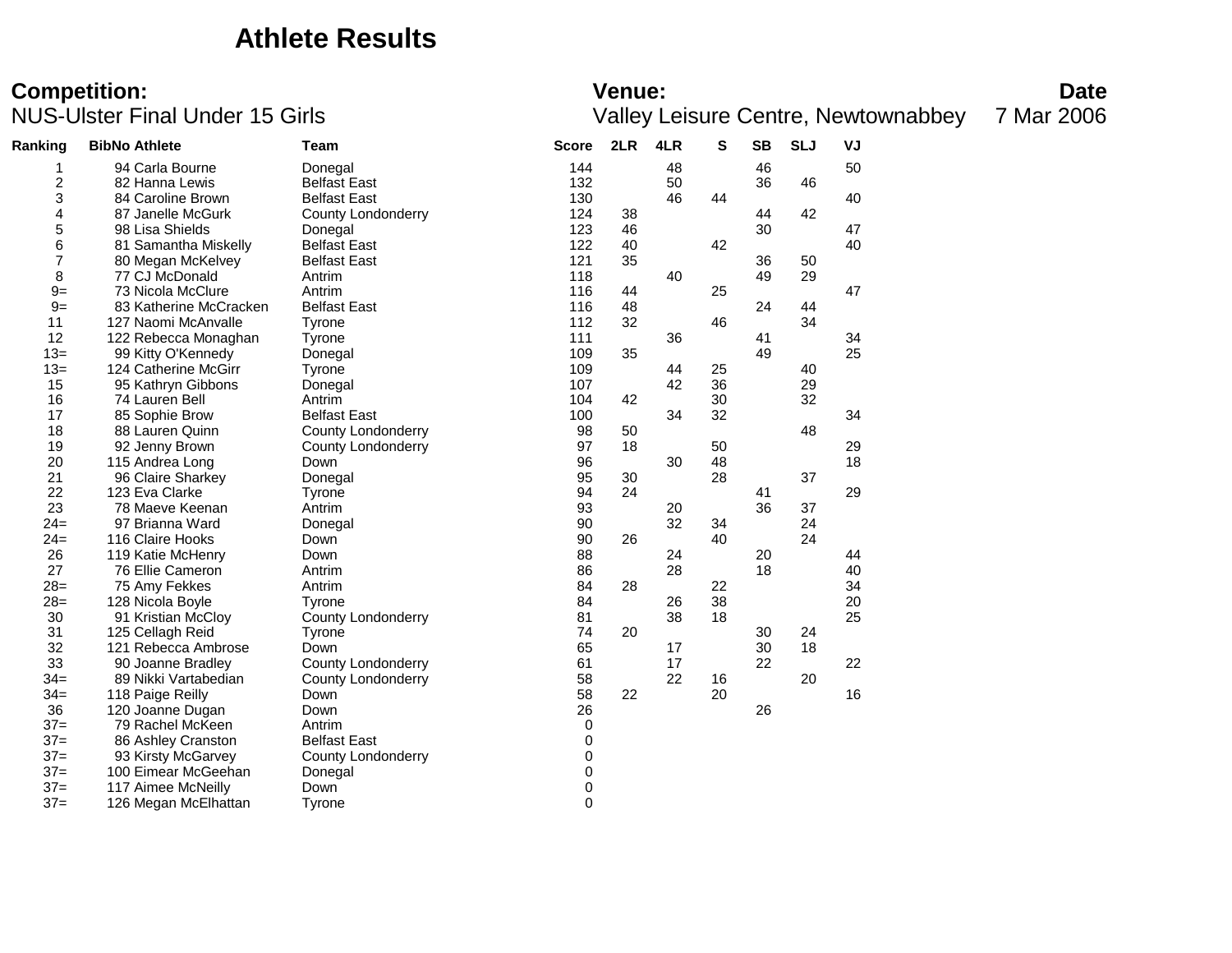## **Team Results Antrim (navy)**

|         | <b>Competition:</b> | <b>NUS-Ulster Final Under 15 Girls</b> |              |                   |                |     | <b>Venue:</b>     |                   | Valley Leisure Centre, Newtownabbey |      |                     | <b>Date</b><br>7 Mar 2006 |
|---------|---------------------|----------------------------------------|--------------|-------------------|----------------|-----|-------------------|-------------------|-------------------------------------|------|---------------------|---------------------------|
| Ranking | Team                |                                        | <b>Score</b> | <b>Individual</b> | P <sub>8</sub> | 4x2 |                   |                   |                                     |      |                     |                           |
|         | <b>Belfast East</b> |                                        | 645          | 505               | 70             | 70  |                   |                   |                                     |      |                     |                           |
| 2       | Donegal             |                                        | 603          | 483               | 60             | 60  |                   |                   |                                     |      |                     |                           |
| 3       | Antrim              |                                        | 501          | 431               | 20             | 50  |                   |                   |                                     |      |                     |                           |
| 4       | Tyrone              |                                        | 496          | 426               | 50             | 20  |                   |                   |                                     |      |                     |                           |
| 5       |                     | <b>County Londonderry</b>              | 480          | 400               | 40             | 40  |                   |                   |                                     |      |                     |                           |
| 6       | Down                |                                        | 399          | 339               | 30             | 30  |                   |                   |                                     |      |                     |                           |
|         | <b>Comp No Name</b> |                                        | <b>Event</b> |                   | Perf1          |     | Perf <sub>2</sub> | Perf <sub>3</sub> | Perf4                               |      | <b>Best Ranking</b> | <b>Points</b>             |
|         | 73                  | Nicola McClure                         | 2LR          |                   | 25.1           |     |                   |                   |                                     | 25.1 | 4                   | 44                        |
|         | 73                  | Nicola McClure                         | S            |                   | 6.46           |     | 6.28              | 5.88              |                                     | 6.46 | $13=$               | 25                        |
|         | 73                  | Nicola McClure                         | VJ           |                   | 58             |     | 57                | 56                |                                     | 58   | $2=$                | 47                        |
|         | 74                  | Lauren Bell                            | 2LR          |                   | 25.3           |     |                   |                   |                                     | 25.3 | 5                   | 42                        |
|         | 74                  | <b>Lauren Bell</b>                     | S            |                   | 6.57           |     | 6.80              | 6.55              |                                     | 6.80 | 11                  | 30                        |
|         | 74                  | Lauren Bell                            | <b>SLJ</b>   |                   | 2.04           |     | 1.80              | 1.98              |                                     | 2.04 | 10                  | 32                        |
|         | 75                  | Amy Fekkes                             | 2LR          |                   | 26.3           |     |                   |                   |                                     | 26.3 | 12                  | 28                        |
|         | 75                  | Amy Fekkes                             | S            |                   | 6.25           |     | 5.52              | 5.96              |                                     | 6.25 | 15                  | 22                        |
|         | 75                  | Amy Fekkes                             | VJ           |                   | 48             |     | 49                | 50                |                                     | 50   | $8=$                | 34                        |
|         | 76                  | <b>Ellie Cameron</b>                   | 4LR          |                   | 57.2           |     |                   |                   |                                     | 57.2 | 12                  | 28                        |
|         | 76                  | <b>Ellie Cameron</b>                   | <b>SB</b>    |                   | 58             |     |                   |                   |                                     | 58   | 17                  | 18                        |
|         | 76                  | <b>Ellie Cameron</b>                   | VJ           |                   | 54             |     | 50                | 50                |                                     | 54   | $5=$                | 40                        |
|         | 77                  | <b>CJ McDonald</b>                     | 4LR          |                   | 55.2           |     |                   |                   |                                     | 55.2 | 6                   | 40                        |
|         | 77                  | <b>CJ McDonald</b>                     | <b>SB</b>    |                   | 84             |     |                   |                   |                                     | 84   | $1 =$               | 49                        |
|         | 77                  | <b>CJ McDonald</b>                     | <b>SLJ</b>   |                   | 1.90           |     | 2.02              | 1.86              |                                     | 2.02 | $11 =$              | 29                        |
|         | 78                  | Maeve Keenan                           | 4LR          |                   | 59.1           |     |                   |                   |                                     | 59.1 | 16                  | 20                        |
|         | 78                  | Maeve Keenan                           | <b>SB</b>    |                   | 74             |     |                   |                   |                                     | 74   | $7 =$               | 36                        |
|         | 78                  | Maeve Keenan                           | <b>SLJ</b>   |                   | 2.08           |     | 2.08              | 2.08              |                                     | 2.08 | $7 =$               | 37                        |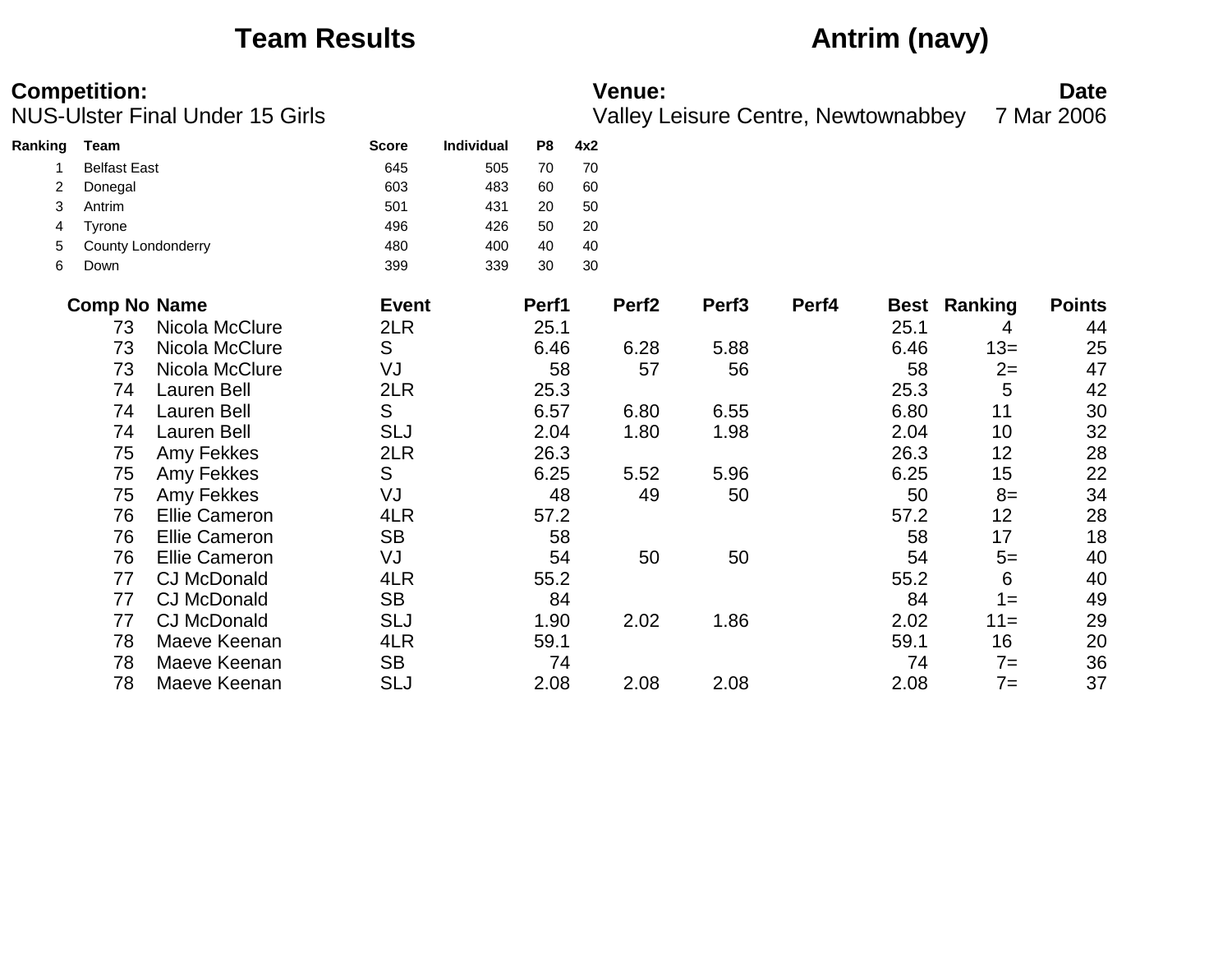### **Team Results Belfast East (red)**

|         | <b>Competition:</b> | <b>NUS-Ulster Final Under 15 Girls</b> |              |                   |                |     | <b>Venue:</b>     |                   | <b>Valley Leisure Centre, Newtownabbey</b> |             |                | <b>Date</b><br>7 Mar 2006 |
|---------|---------------------|----------------------------------------|--------------|-------------------|----------------|-----|-------------------|-------------------|--------------------------------------------|-------------|----------------|---------------------------|
| Ranking | Team                |                                        | <b>Score</b> | <b>Individual</b> | P <sub>8</sub> | 4x2 |                   |                   |                                            |             |                |                           |
|         | <b>Belfast East</b> |                                        | 645          | 505               | 70             | 70  |                   |                   |                                            |             |                |                           |
| 2       | Donegal             |                                        | 603          | 483               | 60             | 60  |                   |                   |                                            |             |                |                           |
| 3       | Antrim              |                                        | 501          | 431               | 20             | 50  |                   |                   |                                            |             |                |                           |
| 4       | Tyrone              |                                        | 496          | 426               | 50             | 20  |                   |                   |                                            |             |                |                           |
| 5       | County Londonderry  |                                        | 480          | 400               | 40             | 40  |                   |                   |                                            |             |                |                           |
| 6       | Down                |                                        | 399          | 339               | 30             | 30  |                   |                   |                                            |             |                |                           |
|         | <b>Comp No Name</b> |                                        | <b>Event</b> |                   | Perf1          |     | Perf <sub>2</sub> | Perf <sub>3</sub> | Perf4                                      | <b>Best</b> | Ranking        | <b>Points</b>             |
|         | 80                  | Megan McKelvey                         | 2LR          |                   | 25.6           |     |                   |                   |                                            | 25.6        | $8=$           | 35                        |
|         | 80                  | Megan McKelvey                         | <b>SB</b>    |                   | 74             |     |                   |                   |                                            | 74          | $7 =$          | 36                        |
|         | 80                  | Megan McKelvey                         | <b>SLJ</b>   |                   | 2.42           |     | 2.42              | 2.36              |                                            | 2.42        | 1              | 50                        |
|         | 81                  | Samantha Miskelly                      | 2LR          |                   | 25.4           |     |                   |                   |                                            | 25.4        | 6              | 40                        |
|         | 81                  | Samantha Miskelly                      | S            |                   | 7.43           |     | 7.51              | 7.42              |                                            | 7.51        | 5              | 42                        |
|         | 81                  | Samantha Miskelly                      | VJ           |                   | 50             |     | 54                | 52                |                                            | 54          | $5=$           | 40                        |
|         | 82                  | Hanna Lewis                            | 4LR          |                   | 52.8           |     |                   |                   |                                            | 52.8        | 1              | 50                        |
|         | 82                  | Hanna Lewis                            | <b>SB</b>    |                   | 74             |     |                   |                   |                                            | 74          | $7=$           | 36                        |
|         | 82                  | Hanna Lewis                            | <b>SLJ</b>   |                   | 2.32           |     | 2.34              | 2.24              |                                            | 2.34        | 3              | 46                        |
|         | 83                  | Katherine McCracken                    | 2LR          |                   | 24.9           |     |                   |                   |                                            | 24.9        | $\overline{2}$ | 48                        |
|         | 83                  | Katherine McCracken                    | <b>SB</b>    |                   | 70             |     |                   |                   |                                            | 70          | 14             | 24                        |
|         | 83                  | Katherine McCracken                    | <b>SLJ</b>   |                   | 2.30           |     | 2.24              | 2.30              |                                            | 2.30        | 4              | 44                        |
|         | 84                  | <b>Caroline Brown</b>                  | 4LR          |                   | 54.4           |     |                   |                   |                                            | 54.4        | 3              | 46                        |
|         | 84                  | <b>Caroline Brown</b>                  | S            |                   | 7.49           |     | 7.39              | 7.52              |                                            | 7.52        | 4              | 44                        |
|         | 84                  | <b>Caroline Brown</b>                  | VJ           |                   | 50             |     | 47                | 54                |                                            | 54          | $5=$           | 40                        |
|         | 85                  | Sophie Brow                            | 4LR          |                   | 55.7           |     |                   |                   |                                            | 55.7        | 9              | 34                        |
|         | 85                  | Sophie Brow                            | S            |                   | 6.43           |     | 6.52              | 7.10              |                                            | 7.10        | 10             | 32                        |
|         | 85                  | Sophie Brow                            | VJ           |                   | 48             |     | 50                | 45                |                                            | 50          | $8=$           | 34                        |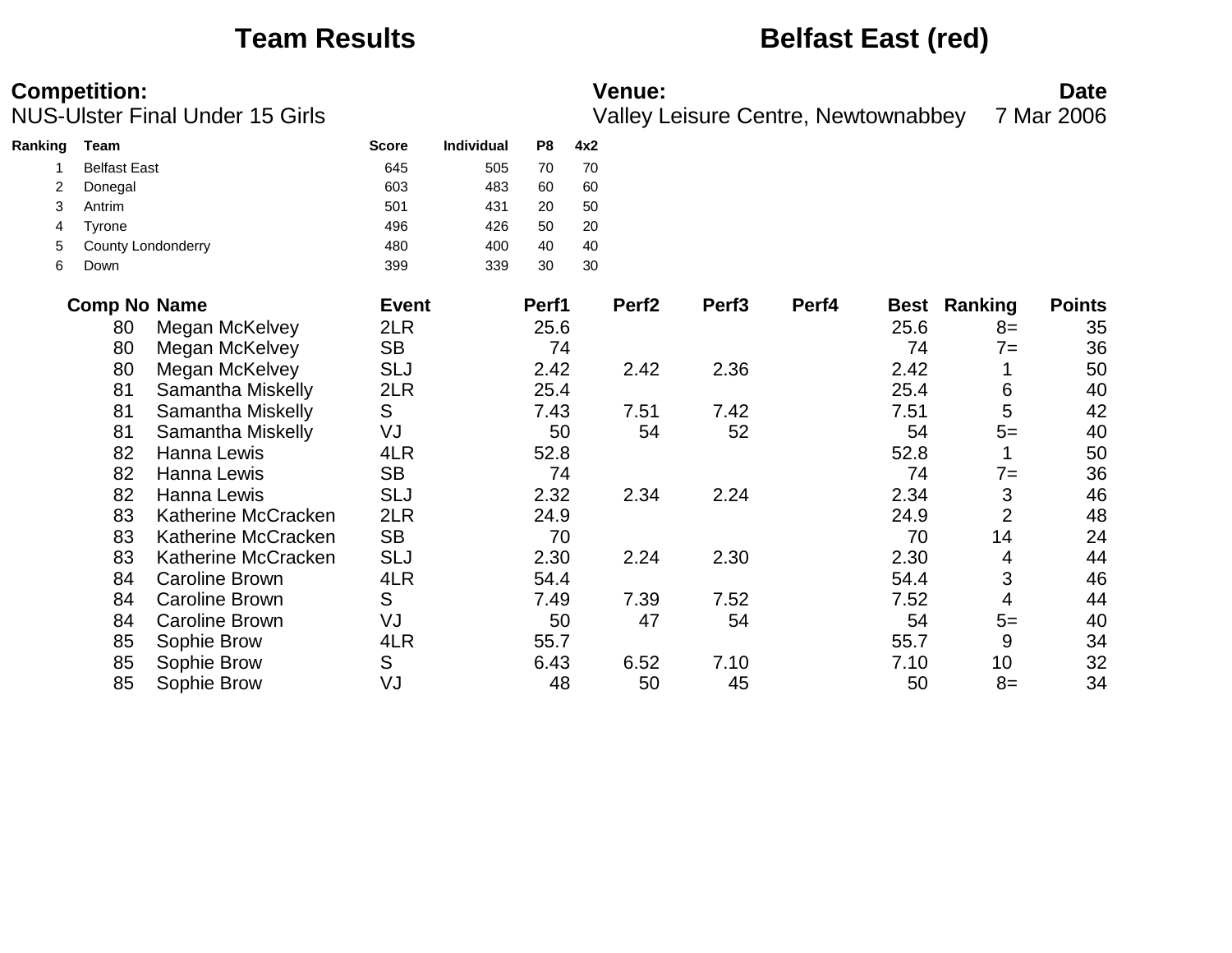### **Team Results County Londonderry (green)**

**Competition:**<br>**Date**<br>Valley Leisure Centre, Newtownabbey 7 Mar 2006 Valley Leisure Centre, Newtownabbey 7 Mar 2006

| Ranking | Team                |                           | <b>Score</b> | <b>Individual</b> | P8     | 4x2 |                   |                   |       |        |                     |               |
|---------|---------------------|---------------------------|--------------|-------------------|--------|-----|-------------------|-------------------|-------|--------|---------------------|---------------|
|         | <b>Belfast East</b> |                           | 645          | 505               | 70     | 70  |                   |                   |       |        |                     |               |
|         | Donegal             |                           | 603          | 483               | 60     | 60  |                   |                   |       |        |                     |               |
| 3       | Antrim              |                           | 501          | 431               | 20     | 50  |                   |                   |       |        |                     |               |
| 4       | Tyrone              |                           | 496          | 426               | 50     | 20  |                   |                   |       |        |                     |               |
| 5       |                     | <b>County Londonderry</b> | 480          | 400               | 40     | 40  |                   |                   |       |        |                     |               |
| 6       | Down                |                           | 399          | 339               | 30     | 30  |                   |                   |       |        |                     |               |
|         | <b>Comp No Name</b> |                           | <b>Event</b> |                   | Perf1  |     | Perf <sub>2</sub> | Perf <sub>3</sub> | Perf4 |        | <b>Best Ranking</b> | <b>Points</b> |
|         | 87                  | Janelle McGurk            | 2LR          |                   | 25.5   |     |                   |                   |       | 25.5   |                     | 38            |
|         | 87                  | Janelle McGurk            | <b>SB</b>    |                   | 79     |     |                   |                   |       | 79     | 4                   | 44            |
|         | 87                  | Janelle McGurk            | <b>SLJ</b>   |                   | 2.22   |     | 2.18              | 2.18              |       | 2.22   | 5                   | 42            |
|         | 88                  | Lauren Quinn              | 2LR          |                   | 24.7   |     |                   |                   |       | 24.7   |                     | 50            |
|         | 88                  | Lauren Quinn              | <b>SLJ</b>   |                   | 2.18   |     | 2.36              | 2.24              |       | 2.36   | $\overline{2}$      | 48            |
|         | 89                  | Nikki Vartabedian         | 4LR          |                   | 58.2   |     |                   |                   |       | 58.2   | 15                  | 22            |
|         | 89                  | Nikki Vartabedian         | S            |                   | 4.66   |     | 0.00              | 4.60              |       | 4.66   | 18                  | 16            |
|         | 89                  | Nikki Vartabedian         | <b>SLJ</b>   |                   | 1.92   |     | 1.86              | 1.86              |       | 1.92   | 16                  | 20            |
|         | 90                  | Joanne Bradley            | 4LR          |                   | 1:00.8 |     |                   |                   |       | 1:00.8 | $17=$               | 17            |
|         | 90                  | Joanne Bradley            | <b>SB</b>    |                   | 67     |     |                   |                   |       | 67     | 15                  | 22            |
|         | 90                  | Joanne Bradley            | VJ           |                   | 42     |     | 45                | 41                |       | 45     | 15                  | 22            |
|         | 91                  | <b>Kristian McCloy</b>    | 4LR          |                   | 55.3   |     |                   |                   |       | 55.3   | 7                   | 38            |
|         | 91                  | <b>Kristian McCloy</b>    | S            |                   | 5.96   |     | 5.16              | 5.54              |       | 5.96   | 17                  | 18            |
|         | 91                  | <b>Kristian McCloy</b>    | VJ           |                   | 43     |     | 46                | 46                |       | 46     | $13=$               | 25            |
|         | 92                  | Jenny Brown               | 2LR          |                   | 38.9   |     |                   |                   |       | 38.9   | 17                  | 18            |

 Jenny Brown S 11.98 12.73 12.07 12.73 1 50 Jenny Brown VJ 47 48 49 49 11= 29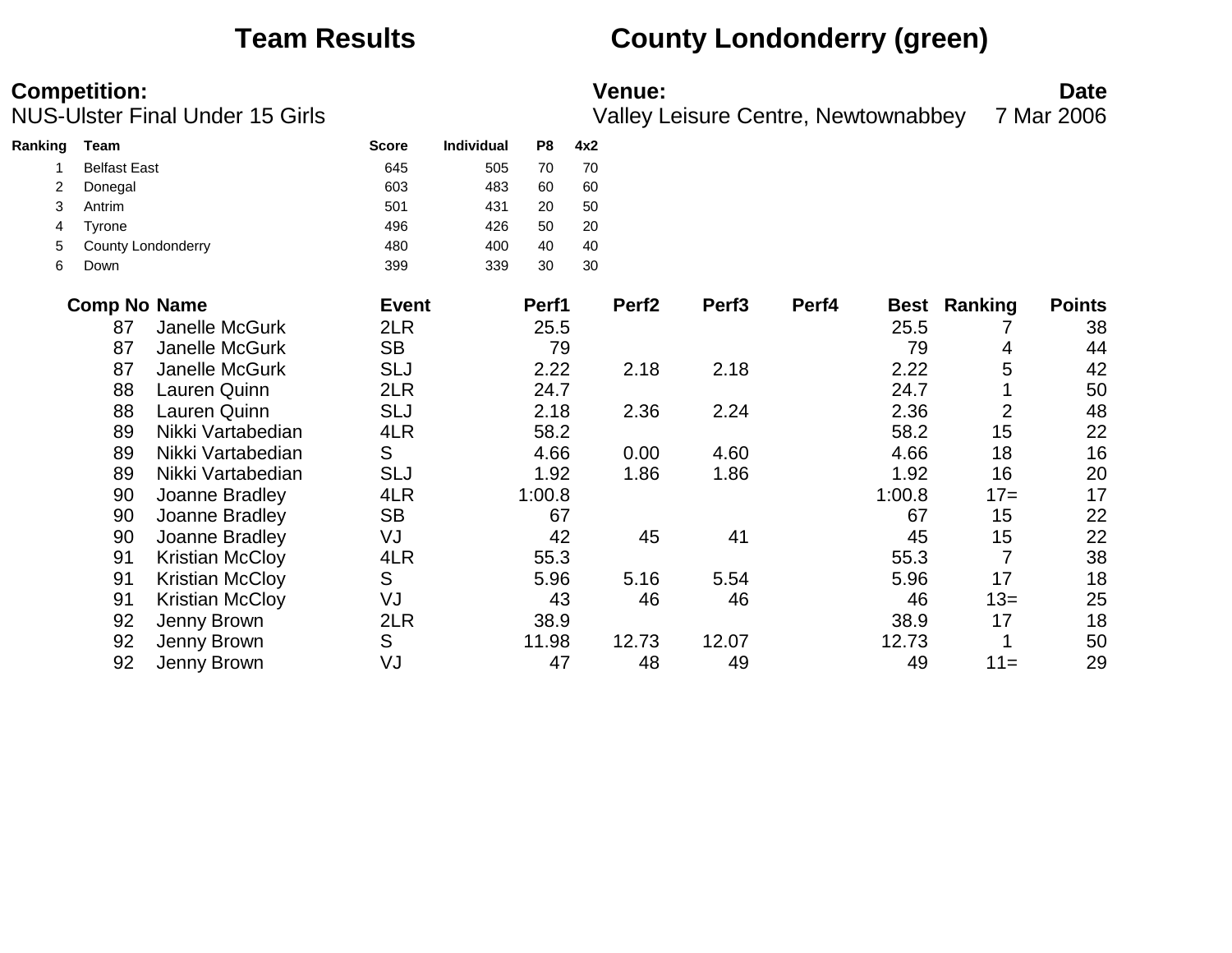### **Team Results Donegal (royal)**

|         | <b>Competition:</b> | <b>NUS-Ulster Final Under 15 Girls</b> |              |            |                |     | <b>Venue:</b>     |                   | <b>Valley Leisure Centre, Newtownabbey</b> |             |         | <b>Date</b><br>7 Mar 2006 |
|---------|---------------------|----------------------------------------|--------------|------------|----------------|-----|-------------------|-------------------|--------------------------------------------|-------------|---------|---------------------------|
| Ranking | Team                |                                        | <b>Score</b> | Individual | P <sub>8</sub> | 4x2 |                   |                   |                                            |             |         |                           |
|         | <b>Belfast East</b> |                                        | 645          | 505        | 70             | 70  |                   |                   |                                            |             |         |                           |
| 2       | Donegal             |                                        | 603          | 483        | 60             | 60  |                   |                   |                                            |             |         |                           |
| 3       | Antrim              |                                        | 501          | 431        | 20             | 50  |                   |                   |                                            |             |         |                           |
| 4       | Tyrone              |                                        | 496          | 426        | 50             | 20  |                   |                   |                                            |             |         |                           |
| 5       |                     | County Londonderry                     | 480          | 400        | 40             | 40  |                   |                   |                                            |             |         |                           |
| 6       | Down                |                                        | 399          | 339        | 30             | 30  |                   |                   |                                            |             |         |                           |
|         | <b>Comp No Name</b> |                                        | <b>Event</b> |            | Perf1          |     | Perf <sub>2</sub> | Perf <sub>3</sub> | Perf4                                      | <b>Best</b> | Ranking | <b>Points</b>             |
|         | 94                  | Carla Bourne                           | 4LR          |            | 53.9           |     |                   |                   |                                            | 53.9        | 2       | 48                        |
|         | 94                  | Carla Bourne                           | <b>SB</b>    |            | 81             |     |                   |                   |                                            | 81          | 3       | 46                        |
|         | 94                  | Carla Bourne                           | VJ           |            | 62             |     | 60                | 60                |                                            | 62          |         | 50                        |
|         | 95                  | Kathryn Gibbons                        | 4LR          |            | 54.7           |     |                   |                   |                                            | 54.7        | 5       | 42                        |
|         | 95                  | Kathryn Gibbons                        | S            |            | 6.44           |     | 7.25              | 7.03              |                                            | 7.25        | 8       | 36                        |
|         | 95                  | Kathryn Gibbons                        | <b>SLJ</b>   |            | 2.02           |     | 2.00              | 1.46              |                                            | 2.02        | $11 =$  | 29                        |
|         | 96                  | <b>Claire Sharkey</b>                  | 2LR          |            | 26.2           |     |                   |                   |                                            | 26.2        | 11      | 30                        |
|         | 96                  | <b>Claire Sharkey</b>                  | S            |            | 6.50           |     | 6.08              | 0.00              |                                            | 6.50        | 12      | 28                        |
|         | 96                  | <b>Claire Sharkey</b>                  | <b>SLJ</b>   |            | 1.98           |     | 2.04              | 2.08              |                                            | 2.08        | $7=$    | 37                        |
|         | 97                  | <b>Brianna Ward</b>                    | 4LR          |            | 57.0           |     |                   |                   |                                            | 57.0        | 10      | 32                        |
|         | 97                  | Brianna Ward                           | S            |            | 6.99           |     | 7.11              | 7.03              |                                            | 7.11        | 9       | 34                        |
|         | 97                  | <b>Brianna Ward</b>                    | <b>SLJ</b>   |            | 1.98           |     | 1.96              | 1.94              |                                            | 1.98        | $13=$   | 24                        |
|         | 98                  | <b>Lisa Shields</b>                    | 2LR          |            | 25.0           |     |                   |                   |                                            | 25.0        | 3       | 46                        |
|         | 98                  | <b>Lisa Shields</b>                    | <b>SB</b>    |            | 72             |     |                   |                   |                                            | 72          | $10=$   | 30                        |
|         | 98                  | <b>Lisa Shields</b>                    | VJ           |            | 57             |     | 57                | 58                |                                            | 58          | $2=$    | 47                        |
|         | 99                  | Kitty O'Kennedy                        | 2LR          |            | 25.6           |     |                   |                   |                                            | 25.6        | $8=$    | 35                        |
|         | 99                  | <b>Kitty O'Kennedy</b>                 | <b>SB</b>    |            | 84             |     |                   |                   |                                            | 84          | $1 =$   | 49                        |
|         | 99                  | Kitty O'Kennedy                        | VJ           |            | 40             |     | 42                | 46                |                                            | 46          | $13=$   | 25                        |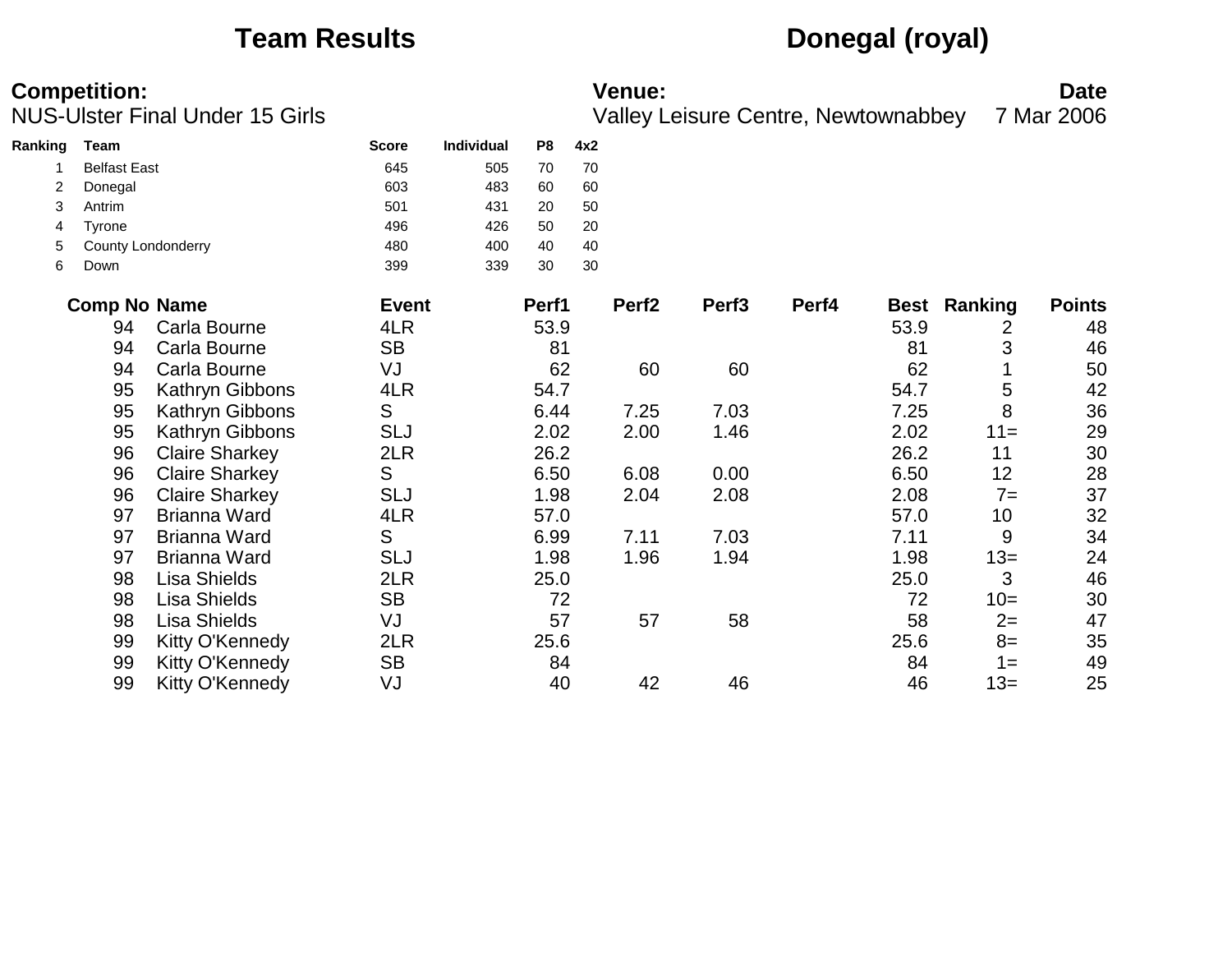## **Team Results Down (sky)**

|         | <b>Competition:</b> | <b>NUS-Ulster Final Under 15 Girls</b> |              |            |                |     | <b>Venue:</b>     | <b>Valley Leisure Centre, Newtownabbey</b> |       |        |                     | <b>Date</b><br>7 Mar 2006 |
|---------|---------------------|----------------------------------------|--------------|------------|----------------|-----|-------------------|--------------------------------------------|-------|--------|---------------------|---------------------------|
| Ranking | Team                |                                        | <b>Score</b> | Individual | P <sub>8</sub> | 4x2 |                   |                                            |       |        |                     |                           |
|         | <b>Belfast East</b> |                                        | 645          | 505        | 70             | 70  |                   |                                            |       |        |                     |                           |
|         | Donegal             |                                        | 603          | 483        | 60             | 60  |                   |                                            |       |        |                     |                           |
| 3       | Antrim              |                                        | 501          | 431        | 20             | 50  |                   |                                            |       |        |                     |                           |
| 4       | Tyrone              |                                        | 496          | 426        | 50             | 20  |                   |                                            |       |        |                     |                           |
| 5       |                     | County Londonderry                     | 480          | 400        | 40             | 40  |                   |                                            |       |        |                     |                           |
| 6       | Down                |                                        | 399          | 339        | 30             | 30  |                   |                                            |       |        |                     |                           |
|         | <b>Comp No Name</b> |                                        | <b>Event</b> |            | Perf1          |     | Perf <sub>2</sub> | Perf <sub>3</sub>                          | Perf4 |        | <b>Best Ranking</b> | <b>Points</b>             |
|         | 115                 | Andrea Long                            | 4LR          |            | 57.1           |     |                   |                                            |       | 57.1   | 11                  | 30                        |
|         | 115                 | Andrea Long                            | S            |            | 8.92           |     | 9.22              | 8.69                                       |       | 9.22   | $\overline{2}$      | 48                        |
|         | 115                 | Andrea Long                            | VJ           |            | 42             |     | 40                | 41                                         |       | 42     | 17                  | 18                        |
|         | 116                 | <b>Claire Hooks</b>                    | 2LR          |            | 26.5           |     |                   |                                            |       | 26.5   | 13                  | 26                        |
|         | 116                 | <b>Claire Hooks</b>                    | S            |            | 6.59           |     | 7.38              | 6.70                                       |       | 7.38   | 6                   | 40                        |
|         | 116                 | <b>Claire Hooks</b>                    | <b>SLJ</b>   |            | 1.98           |     | 1.98              | 1.96                                       |       | 1.98   | $13 =$              | 24                        |
|         | 118                 | Paige Reilly                           | 2LR          |            | 27.0           |     |                   |                                            |       | 27.0   | 15                  | 22                        |
|         | 118                 | Paige Reilly                           | S            |            | 5.96           |     | 6.04              | 6.04                                       |       | 6.04   | 16                  | 20                        |
|         | 118                 | Paige Reilly                           | VJ           |            | 40             |     | 39                | 26                                         |       | 40     | 18                  | 16                        |
|         | 119                 | Katie McHenry                          | 4LR          |            | 57.9           |     |                   |                                            |       | 57.9   | 14                  | 24                        |
|         | 119                 | Katie McHenry                          | <b>SB</b>    |            | 62             |     |                   |                                            |       | 62     | 16                  | 20                        |
|         | 119                 | Katie McHenry                          | VJ           |            | 52             |     | 56                | 54                                         |       | 56     | 4                   | 44                        |
|         | 120                 | Joanne Dugan                           | <b>SB</b>    |            | 71             |     |                   |                                            |       | 71     | 13                  | 26                        |
|         | 121                 | Rebecca Ambrose                        | 4LR          |            | 1:00.8         |     |                   |                                            |       | 1:00.8 | $17=$               | 17                        |
|         | 121                 | Rebecca Ambrose                        | <b>SB</b>    |            | 72             |     |                   |                                            |       | 72     | $10=$               | 30                        |
|         | 121                 | Rebecca Ambrose                        | <b>SLJ</b>   |            | 1.72           |     | 1.86              | 1.72                                       |       | 1.86   | 17                  | 18                        |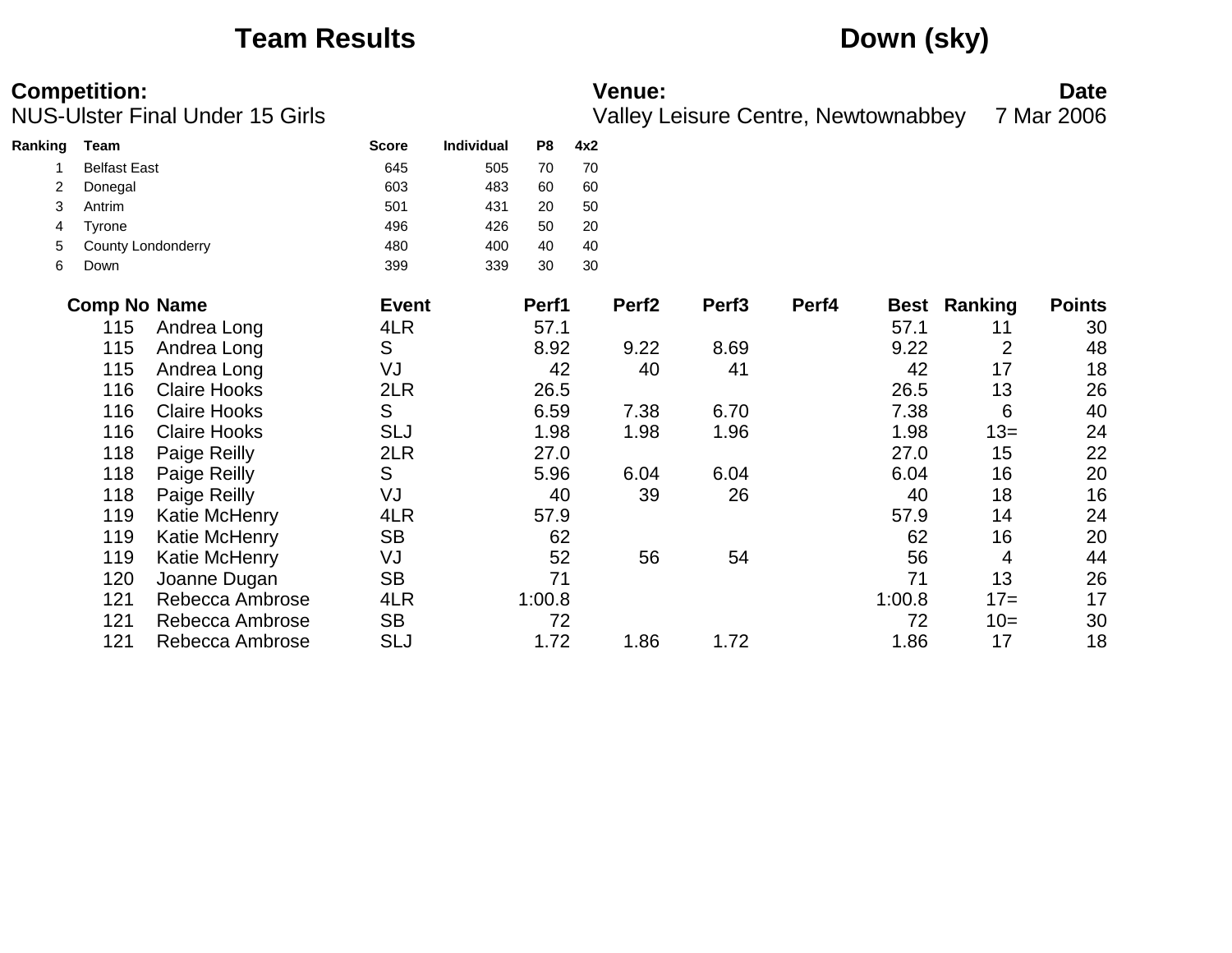## **Team Results Tyrone (tan)**

|         | <b>Competition:</b> | <b>NUS-Ulster Final Under 15 Girls</b> |              |                   |                |     | <b>Venue:</b>     |                   | <b>Valley Leisure Centre, Newtownabbey</b> |             |         | <b>Date</b><br>7 Mar 2006 |
|---------|---------------------|----------------------------------------|--------------|-------------------|----------------|-----|-------------------|-------------------|--------------------------------------------|-------------|---------|---------------------------|
| Ranking | Team                |                                        | <b>Score</b> | <b>Individual</b> | P <sub>8</sub> | 4x2 |                   |                   |                                            |             |         |                           |
|         | <b>Belfast East</b> |                                        | 645          | 505               | 70             | 70  |                   |                   |                                            |             |         |                           |
| 2       | Donegal             |                                        | 603          | 483               | 60             | 60  |                   |                   |                                            |             |         |                           |
| 3       | Antrim              |                                        | 501          | 431               | 20             | 50  |                   |                   |                                            |             |         |                           |
| 4       | <b>Tyrone</b>       |                                        | 496          | 426               | 50             | 20  |                   |                   |                                            |             |         |                           |
| 5       |                     | County Londonderry                     | 480          | 400               | 40             | 40  |                   |                   |                                            |             |         |                           |
| 6       | Down                |                                        | 399          | 339               | 30             | 30  |                   |                   |                                            |             |         |                           |
|         | <b>Comp No Name</b> |                                        | <b>Event</b> |                   | Perf1          |     | Perf <sub>2</sub> | Perf <sub>3</sub> | Perf4                                      | <b>Best</b> | Ranking | <b>Points</b>             |
|         | 122                 | Rebecca Monaghan                       | 4LR          |                   | 55.5           |     |                   |                   |                                            | 55.5        | 8       | 36                        |
|         | 122                 | Rebecca Monaghan                       | <b>SB</b>    |                   | 76             |     |                   |                   |                                            | 76          | $5=$    | 41                        |
|         | 122                 | Rebecca Monaghan                       | VJ           |                   | 49             |     | 47                | 50                |                                            | 50          | $8=$    | 34                        |
|         | 123                 | Eva Clarke                             | 2LR          |                   | 26.9           |     |                   |                   |                                            | 26.9        | 14      | 24                        |
|         | 123                 | Eva Clarke                             | <b>SB</b>    |                   | 76             |     |                   |                   |                                            | 76          | $5=$    | 41                        |
|         | 123                 | Eva Clarke                             | VJ           |                   | 49             |     | 47                | 44                |                                            | 49          | $11 =$  | 29                        |
|         | 124                 | <b>Catherine McGirr</b>                | 4LR          |                   | 54.6           |     |                   |                   |                                            | 54.6        | 4       | 44                        |
|         | 124                 | <b>Catherine McGirr</b>                | S            |                   | 0.00           |     | 6.44              | 6.46              |                                            | 6.46        | $13=$   | 25                        |
|         | 124                 | <b>Catherine McGirr</b>                | <b>SLJ</b>   |                   | 2.08           |     | 2.14              | 2.16              |                                            | 2.16        | 6       | 40                        |
|         | 125                 | <b>Cellagh Reid</b>                    | 2LR          |                   | 28.0           |     |                   |                   |                                            | 28.0        | 16      | 20                        |
|         | 125                 | <b>Cellagh Reid</b>                    | <b>SB</b>    |                   | 72             |     |                   |                   |                                            | 72          | $10=$   | 30                        |
|         | 125                 | <b>Cellagh Reid</b>                    | <b>SLJ</b>   |                   | 1.82           |     | 1.78              | 1.98              |                                            | 1.98        | $13=$   | 24                        |
|         | 127                 | Naomi McAnvalle                        | 2LR          |                   | 26.0           |     |                   |                   |                                            | 26.0        | 10      | 32                        |
|         | 127                 | Naomi McAnvalle                        | S            |                   | 7.20           |     | 7.90              | 6.78              |                                            | 7.90        | 3       | 46                        |
|         | 127                 | Naomi McAnvalle                        | <b>SLJ</b>   |                   | 1.98           |     | 2.00              | 2.06              |                                            | 2.06        | 9       | 34                        |
|         | 128                 | Nicola Boyle                           | 4LR          |                   | 57.4           |     |                   |                   |                                            | 57.4        | 13      | 26                        |
|         | 128                 | Nicola Boyle                           | S            |                   | 6.98           |     | 7.29              | 7.10              |                                            | 7.29        | 7       | 38                        |
|         | 128                 | Nicola Boyle                           | VJ           |                   | 43             |     | 39                | 39                |                                            | 43          | 16      | 20                        |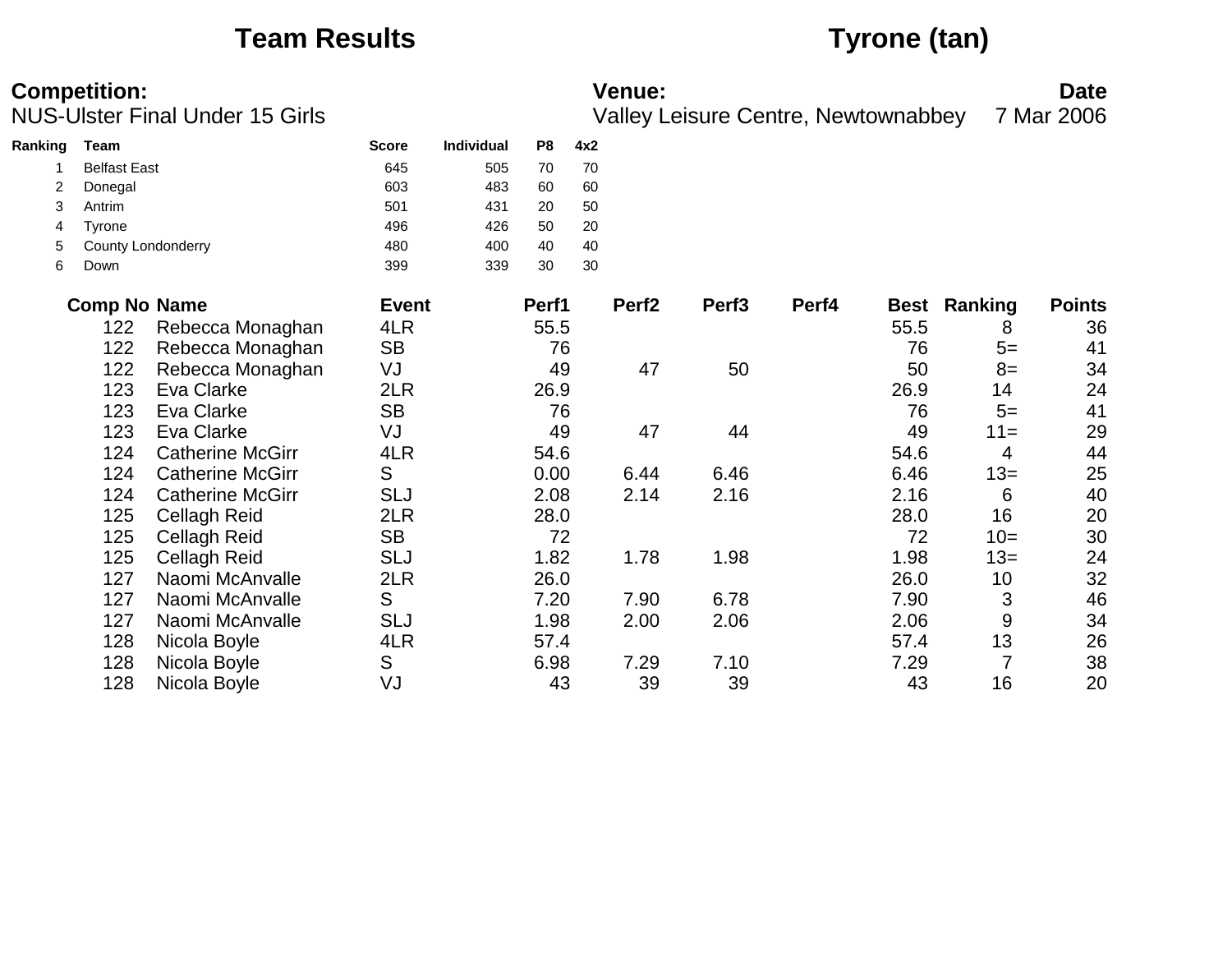### **Results Sheet 2 Lap Race**

# **Competition:**<br>**Date**<br>
Valley Leisure Centre, Newtownabbey 7 Mar 2006<br>
Valley Leisure Centre, Newtownabbey 7 Mar 2006

| Ranking Team    |                     | <b>Colour</b> | <b>BibNo Name</b>      | <b>Best</b> | <b>Points</b> |  |
|-----------------|---------------------|---------------|------------------------|-------------|---------------|--|
|                 | County Londonderry  | green         | 88 Lauren Quinn        | 24.7        | 50            |  |
|                 | <b>Belfast East</b> | red           | 83 Katherine McCracken | 24.9        | 48            |  |
| 3               | Donegal             | royal         | 98 Lisa Shields        | 25.0        | 46            |  |
| 4               | Antrim              | navy          | 73 Nicola McClure      | 25.1        | 44            |  |
| 5.              | Antrim              | navy          | 74 Lauren Bell         | 25.3        | 42            |  |
| 6               | <b>Belfast East</b> | red           | 81 Samantha Miskelly   | 25.4        | 40            |  |
|                 | County Londonderry  | green         | 87 Janelle McGurk      | 25.5        | 38            |  |
| 8=              | <b>Belfast East</b> | red           | 80 Megan McKelvey      | 25.6        | 35            |  |
| 8=              | Donegal             | royal         | 99 Kitty O'Kennedy     | 25.6        | 35            |  |
| 10              | Tyrone              | tan           | 127 Naomi McAnvalle    | 26.0        | 32            |  |
| 11              | Donegal             | royal         | 96 Claire Sharkey      | 26.2        | 30            |  |
| 12 <sup>°</sup> | Antrim              | navy          | 75 Amy Fekkes          | 26.3        | 28            |  |
| 13              | Down                | sky           | 116 Claire Hooks       | 26.5        | 26            |  |
| 14              | Tyrone              | tan           | 123 Eva Clarke         | 26.9        | 24            |  |
| 15              | Down                | sky           | 118 Paige Reilly       | 27.0        | 22            |  |
| 16              | Tyrone              | tan           | 125 Cellagh Reid       | 28.0        | 20            |  |
| 17              | County Londonderry  | green         | 92 Jenny Brown         | 38.9        | 18            |  |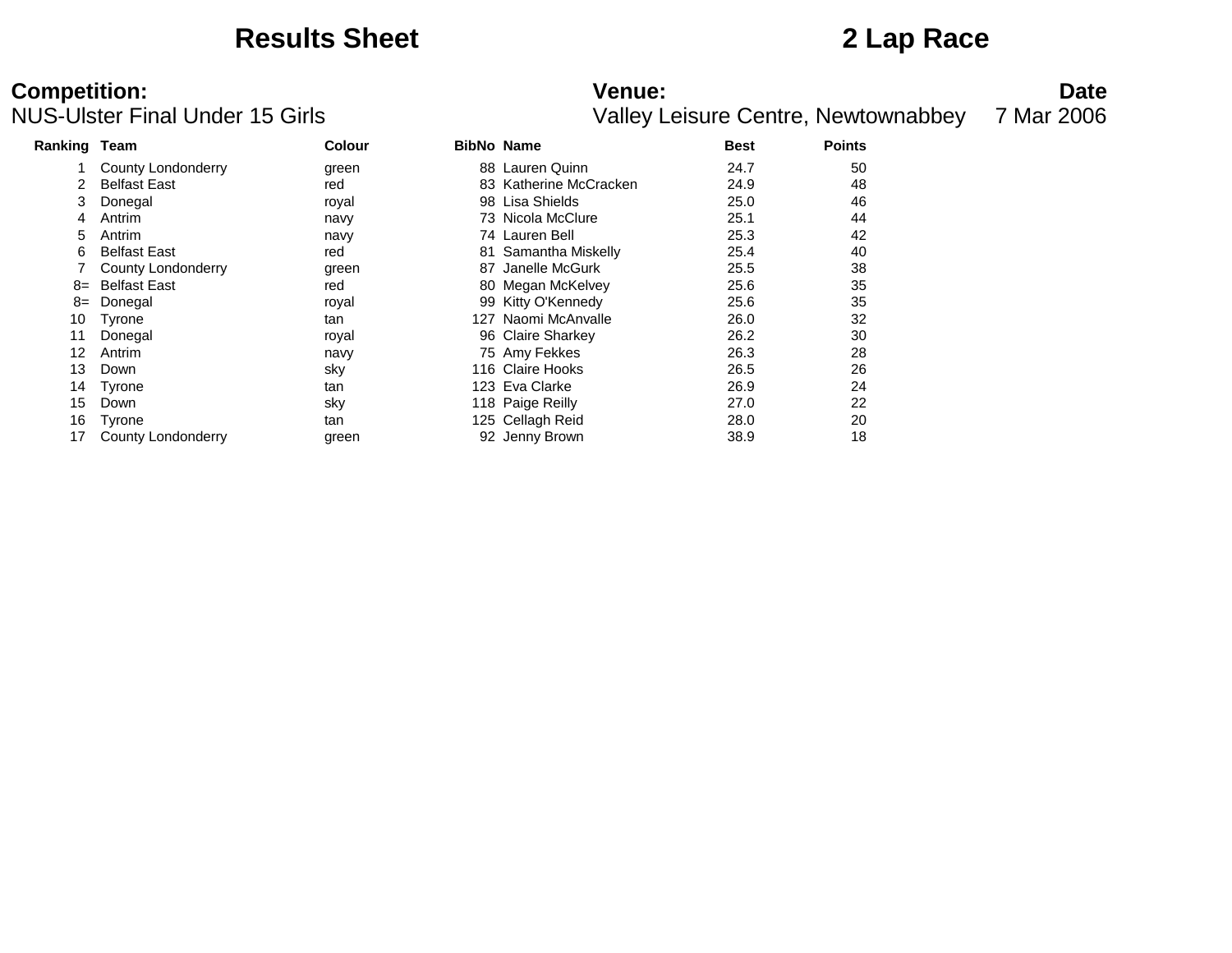### **Results Sheet 4 Lap Race**

# **Competition:**<br>**Date**<br>Valley Leisure Centre, Newtownabbey 7 Mar 2006<br>Valley Leisure Centre, Newtownabbey 7 Mar 2006

| <b>Ranking Team</b> |                     | <b>Colour</b> |     | <b>BibNo Name</b>    | <b>Best</b> | <b>Points</b> |
|---------------------|---------------------|---------------|-----|----------------------|-------------|---------------|
|                     | <b>Belfast East</b> | red           |     | 82 Hanna Lewis       | 52.8        | 50            |
| 2                   | Donegal             | royal         |     | 94 Carla Bourne      | 53.9        | 48            |
| 3                   | <b>Belfast East</b> | red           |     | 84 Caroline Brown    | 54.4        | 46            |
| 4                   | Tyrone              | tan           |     | 124 Catherine McGirr | 54.6        | 44            |
| 5                   | Donegal             | royal         |     | 95 Kathryn Gibbons   | 54.7        | 42            |
| 6                   | Antrim              | navy          |     | 77 CJ McDonald       | 55.2        | 40            |
|                     | County Londonderry  | green         |     | 91 Kristian McCloy   | 55.3        | 38            |
| 8                   | Tyrone              | tan           |     | 122 Rebecca Monaghan | 55.5        | 36            |
| 9                   | <b>Belfast East</b> | red           |     | 85 Sophie Brow       | 55.7        | 34            |
| 10                  | Donegal             | royal         | 97  | Brianna Ward         | 57.0        | 32            |
| 11                  | Down                | sky           |     | 115 Andrea Long      | 57.1        | 30            |
| 12                  | Antrim              | navy          |     | 76 Ellie Cameron     | 57.2        | 28            |
| 13                  | Tyrone              | tan           |     | 128 Nicola Boyle     | 57.4        | 26            |
| 14                  | Down                | sky           |     | 119 Katie McHenry    | 57.9        | 24            |
| 15                  | County Londonderry  | green         |     | 89 Nikki Vartabedian | 58.2        | 22            |
| 16                  | Antrim              | navy          |     | 78 Maeve Keenan      | 59.1        | 20            |
| $17 =$              | County Londonderry  | green         |     | 90 Joanne Bradley    | 1:00.8      | 17            |
| $17 =$              | Down                | sky           | 121 | Rebecca Ambrose      | 1:00.8      | 17            |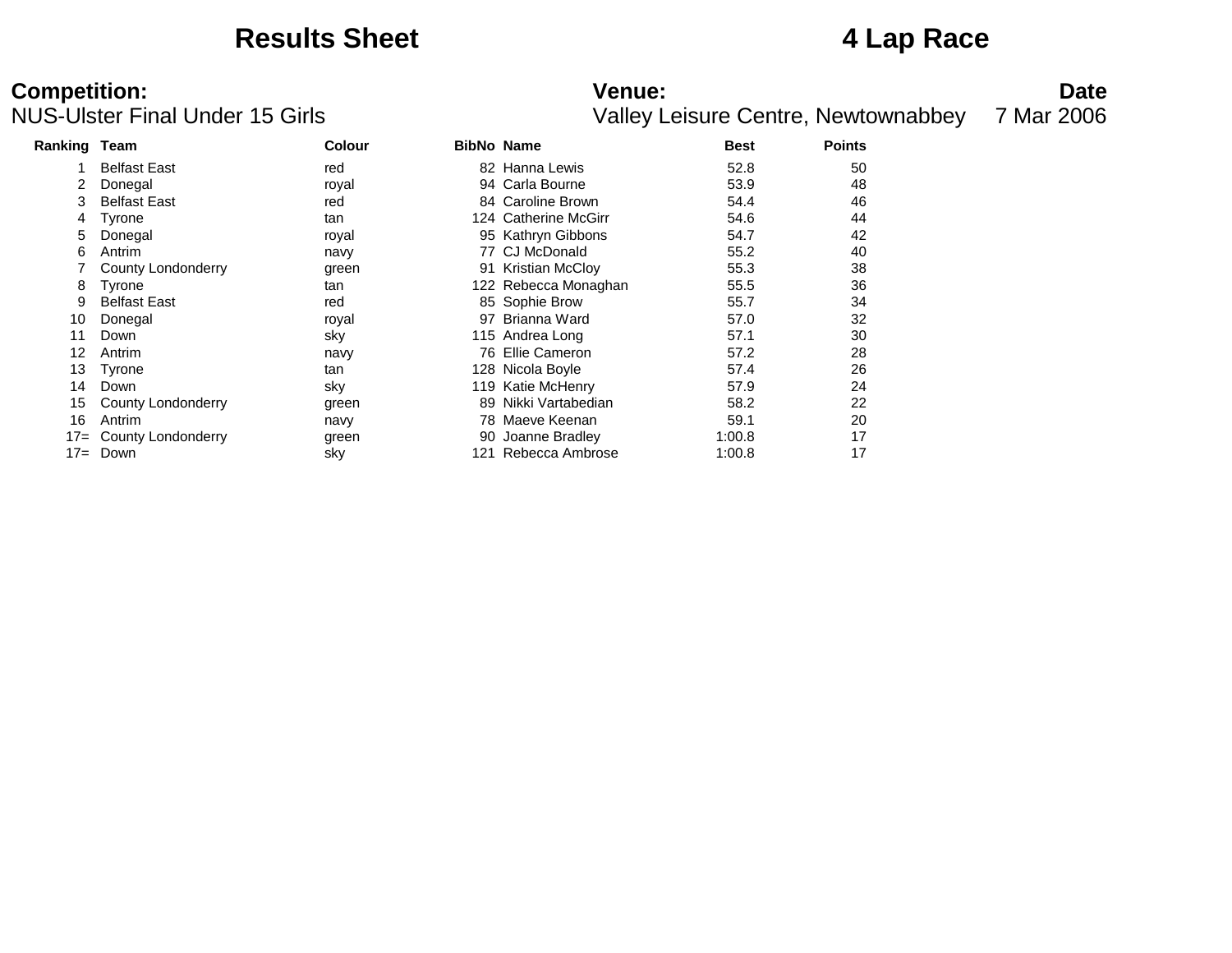### **Event Official Results Sheet 8 Lap Paarlauf**

| <b>Competition:</b> |    | <b>NUS-Ulster Final Under 15 Girls</b> |        | <b>Venue:</b> |       | <b>Valley Leisure Centre, Newtownabbey</b> |               | <b>Date</b><br>7 Mar 2006 |
|---------------------|----|----------------------------------------|--------|---------------|-------|--------------------------------------------|---------------|---------------------------|
| Ranking Code Team   |    |                                        | Colour | Heat          | Final | <b>Performance</b>                         | <b>Points</b> |                           |
|                     | 02 | <b>Belfast East</b>                    | red    | 1:45.1        | 0.0   | 1:45.1                                     | 70            |                           |
|                     | 04 | Donegal                                | royal  | 1:45.8        | 0.0   | 1:45.8                                     | 60            |                           |
| 3                   | 06 | Tvrone                                 | tan    | 1:51.1        | 0.0   | 1:51.1                                     | 50            |                           |
| 4                   | 03 | County Londonderry                     | green  | 1:52.0        | 0.0   | 1:52.0                                     | 40            |                           |
|                     | 05 | Down                                   | sky    | 1:52.7        | 0.0   | 1:52.7                                     | 30            |                           |

6 01 Antrim navy 1:56.6 0.0 1:56.6 20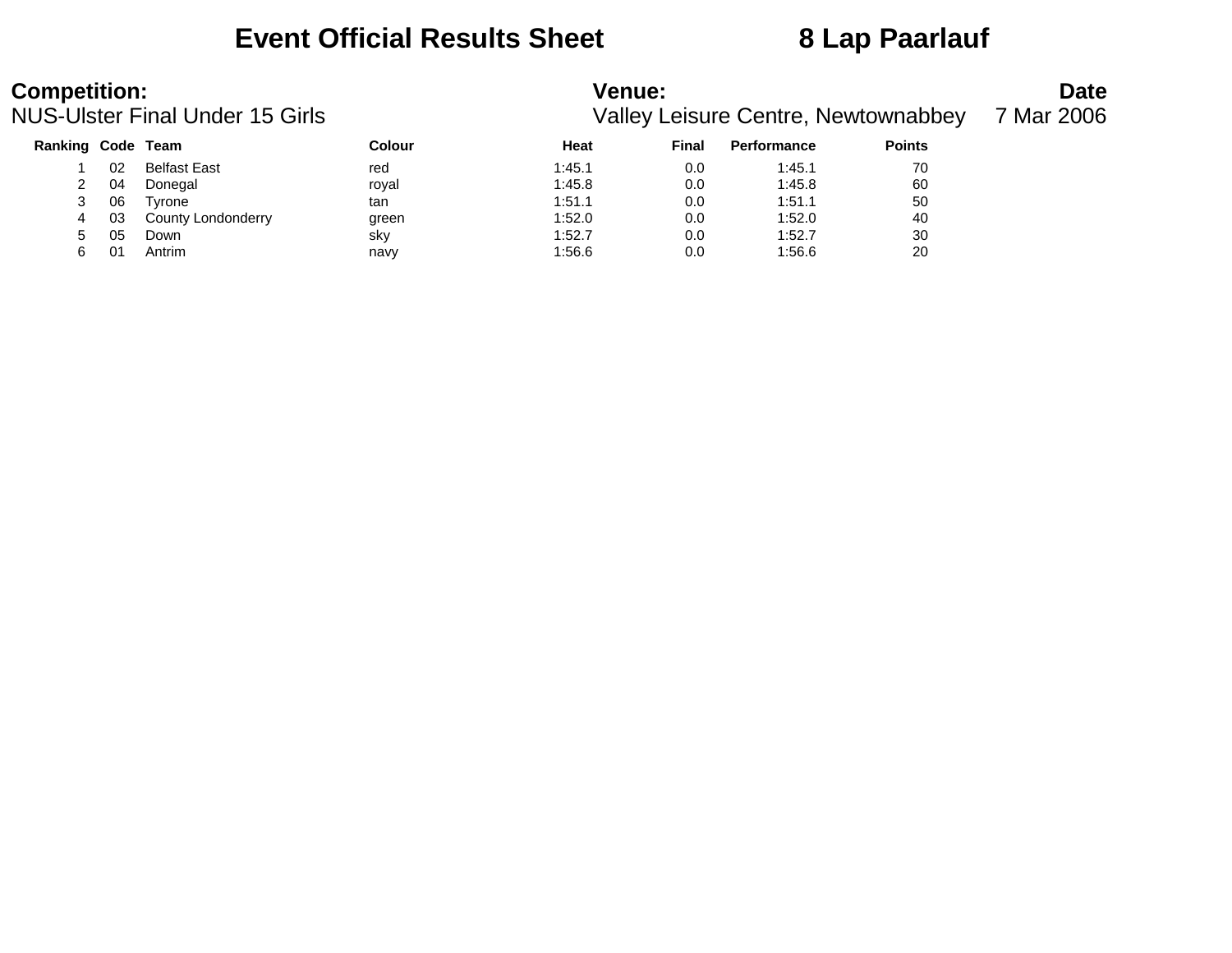### **Event Official Results Sheet 4 x 2 Lap Relay**

| <b>Competition:</b><br>NUS-Ulster Final Under 15 Girls |     |                     | <b>Venue:</b><br><b>Valley Leisure Centre, Newtownabbey</b> | <b>Date</b><br>7 Mar 2006 |       |                    |               |  |
|--------------------------------------------------------|-----|---------------------|-------------------------------------------------------------|---------------------------|-------|--------------------|---------------|--|
| Ranking Code Team                                      |     |                     | Colour                                                      | Heat                      | Final | <b>Performance</b> | <b>Points</b> |  |
|                                                        | 02. | <b>Belfast East</b> | red                                                         | 1:40.7                    | 0.0   | 1:40.7             | 70            |  |
|                                                        | 04  | Donegal             | roval                                                       | 1:40.9                    | 0.0   | 1:40.9             | 60            |  |
|                                                        | 01  | Antrim              | navy                                                        | 1:41.1                    | 0.0   | 1:41.1             | 50            |  |

|   | υı | Anthri             | navv  | . 41.  | v.u | 1.4 I . I | ວບ |
|---|----|--------------------|-------|--------|-----|-----------|----|
|   | 03 | County Londonderry | green | :44.2  | 0.0 | 1:44.2    | 40 |
|   | 05 | Down               | sky   | 1:47.7 | 0.0 | 1:47.7    | 30 |
| 6 | 06 | Tyrone             | tan   | :48.0  | 0.0 | 1:48.0    | 20 |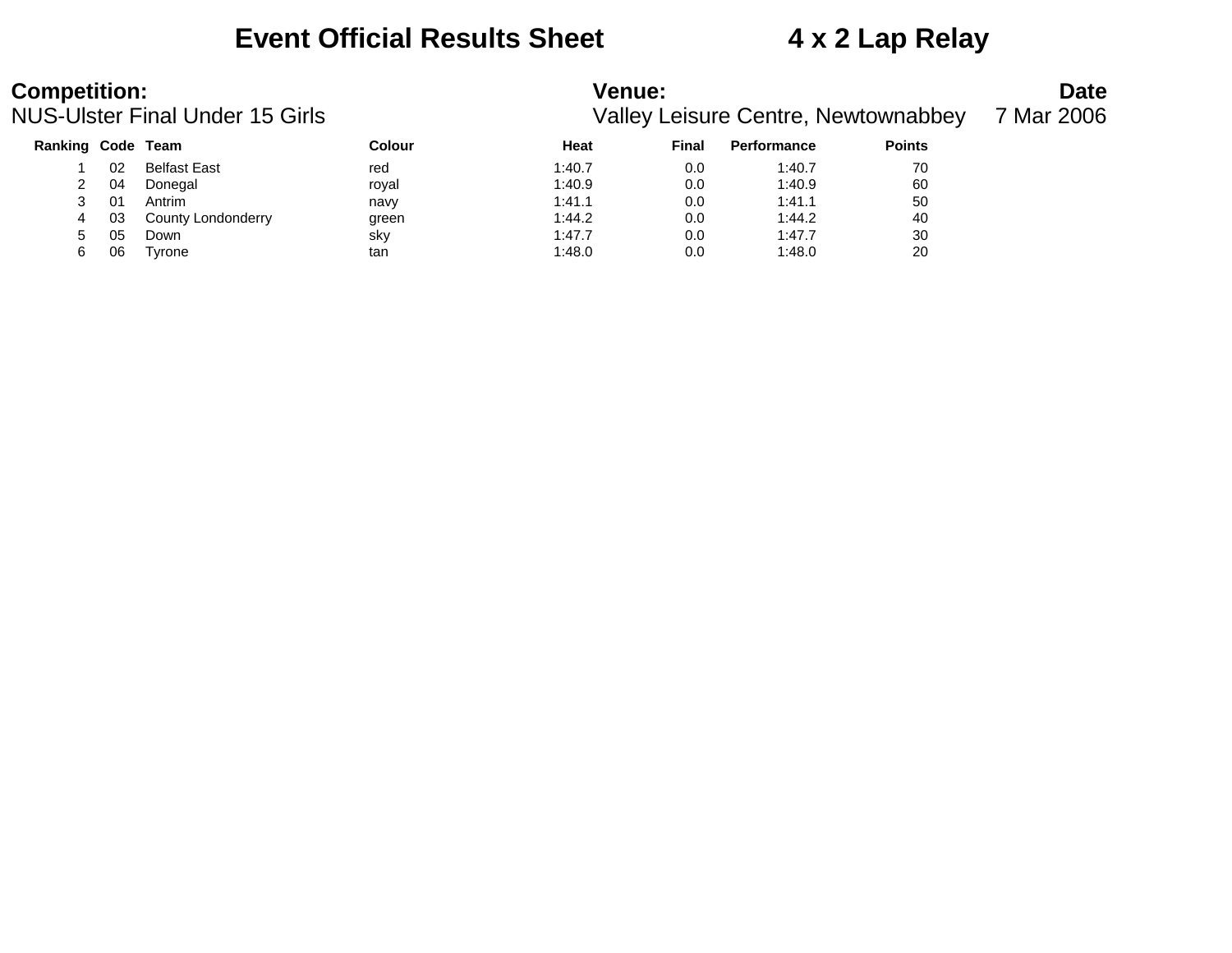### **Results Sheet Shot**

# **Competition:**<br>**Date**<br>
Valley Leisure Centre, Newtownabbey 7 Mar 2006<br>
Valley Leisure Centre, Newtownabbey 7 Mar 2006

| Ranking Team              | <b>Colour</b> |    |                        | <b>Best</b>                                                                                                                                                                                                                                                                                                                                                   | <b>Points</b> |  |
|---------------------------|---------------|----|------------------------|---------------------------------------------------------------------------------------------------------------------------------------------------------------------------------------------------------------------------------------------------------------------------------------------------------------------------------------------------------------|---------------|--|
| <b>County Londonderry</b> | green         |    |                        | 12.73                                                                                                                                                                                                                                                                                                                                                         | 50            |  |
| Down                      | sky           |    |                        | 9.22                                                                                                                                                                                                                                                                                                                                                          | 48            |  |
| Tyrone                    | tan           |    |                        | 7.90                                                                                                                                                                                                                                                                                                                                                          | 46            |  |
| <b>Belfast East</b>       | red           |    |                        | 7.52                                                                                                                                                                                                                                                                                                                                                          | 44            |  |
| <b>Belfast East</b>       | red           |    |                        | 7.51                                                                                                                                                                                                                                                                                                                                                          | 42            |  |
| Down                      | sky           |    |                        | 7.38                                                                                                                                                                                                                                                                                                                                                          | 40            |  |
| Tyrone                    | tan           |    |                        | 7.29                                                                                                                                                                                                                                                                                                                                                          | 38            |  |
| Donegal                   | royal         |    |                        | 7.25                                                                                                                                                                                                                                                                                                                                                          | 36            |  |
| Donegal                   | royal         |    |                        | 7.11                                                                                                                                                                                                                                                                                                                                                          | 34            |  |
| <b>Belfast East</b>       | red           |    |                        | 7.10                                                                                                                                                                                                                                                                                                                                                          | 32            |  |
| Antrim                    | navy          |    |                        | 6.80                                                                                                                                                                                                                                                                                                                                                          | 30            |  |
| Donegal                   | royal         |    |                        | 6.50                                                                                                                                                                                                                                                                                                                                                          | 28            |  |
| Antrim                    | navy          |    |                        | 6.46                                                                                                                                                                                                                                                                                                                                                          | 25            |  |
| Tyrone                    | tan           |    |                        | 6.46                                                                                                                                                                                                                                                                                                                                                          | 25            |  |
| Antrim                    | navy          |    |                        | 6.25                                                                                                                                                                                                                                                                                                                                                          | 22            |  |
| Down                      | sky           |    |                        | 6.04                                                                                                                                                                                                                                                                                                                                                          | 20            |  |
| County Londonderry        | green         |    | <b>Kristian McCloy</b> | 5.96                                                                                                                                                                                                                                                                                                                                                          | 18            |  |
| County Londonderry        | green         | 89 | Nikki Vartabedian      | 4.66                                                                                                                                                                                                                                                                                                                                                          | 16            |  |
|                           |               |    |                        | <b>BibNo Name</b><br>92 Jenny Brown<br>115 Andrea Long<br>127 Naomi McAnvalle<br>84 Caroline Brown<br>81 Samantha Miskelly<br>116 Claire Hooks<br>128 Nicola Boyle<br>95 Kathryn Gibbons<br>97 Brianna Ward<br>85 Sophie Brow<br>74 Lauren Bell<br>96 Claire Sharkey<br>73 Nicola McClure<br>124 Catherine McGirr<br>75 Amy Fekkes<br>118 Paige Reilly<br>91. |               |  |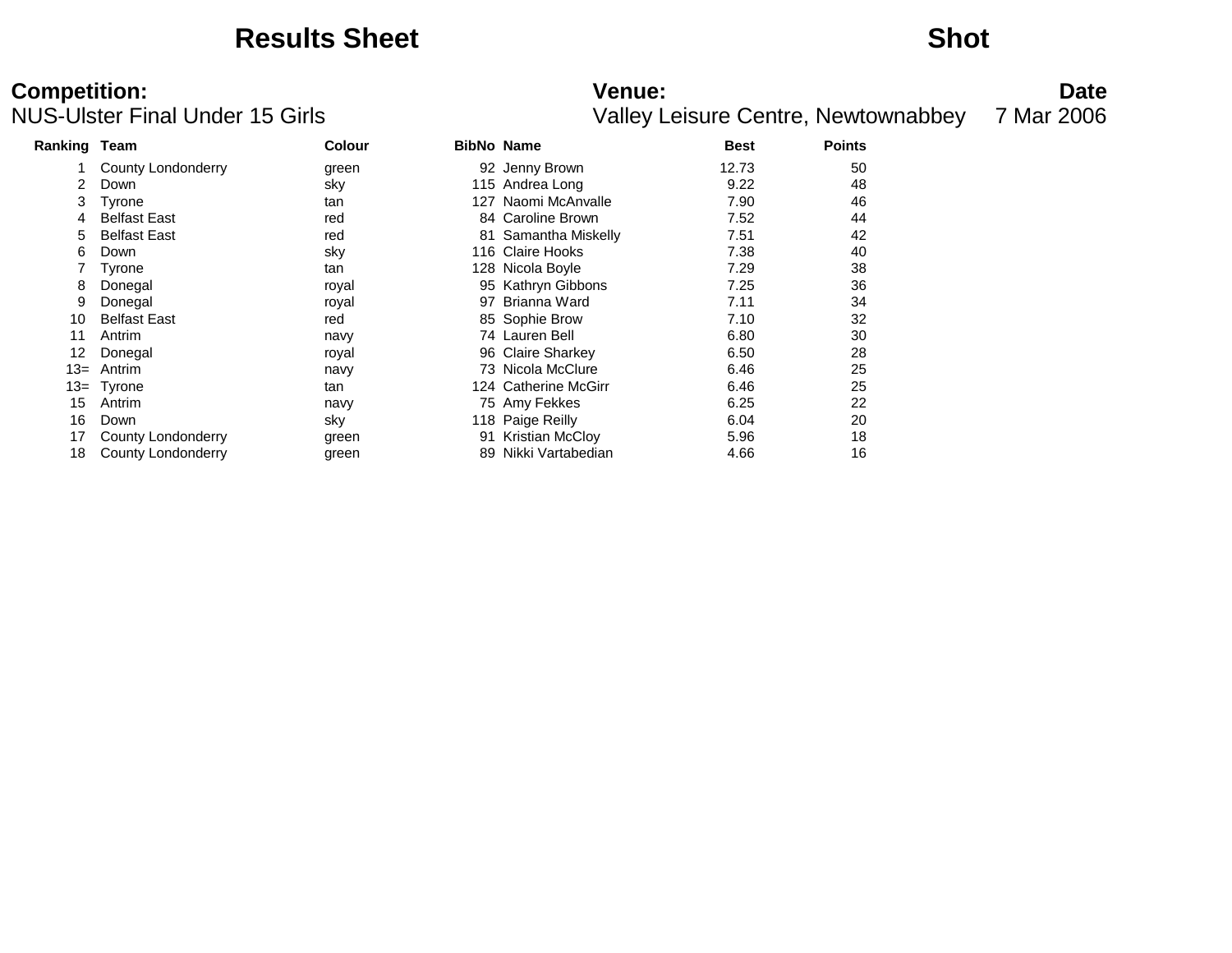### **Results Sheet <b>Speed Bounce Speed Bounce**

# **Competition:**<br>**Date**<br>
Valley Leisure Centre, Newtownabbey 7 Mar 2006<br>
Valley Leisure Centre, Newtownabbey 7 Mar 2006

| <b>Ranking Team</b> |                     | <b>Colour</b> | <b>BibNo Name</b> |                        | Total | <b>Points</b> |  |
|---------------------|---------------------|---------------|-------------------|------------------------|-------|---------------|--|
| 1=                  | Antrim              | navy          |                   | 77 CJ McDonald         | 84    | 49            |  |
| 1=                  | Donegal             | royal         |                   | 99 Kitty O'Kennedy     | 84    | 49            |  |
| 3                   | Donegal             | royal         |                   | 94 Carla Bourne        | 81    | 46            |  |
|                     | County Londonderry  | green         | 87                | Janelle McGurk         | 79    | 44            |  |
| $5=$                | Tyrone              | tan           |                   | 122 Rebecca Monaghan   | 76    | 41            |  |
| $5=$                | Tyrone              | tan           |                   | 123 Eva Clarke         | 76    | 41            |  |
| 7=                  | Antrim              | navy          |                   | 78 Maeve Keenan        | 74    | 36            |  |
| 7=                  | <b>Belfast East</b> | red           |                   | 80 Megan McKelvey      | 74    | 36            |  |
| 7=                  | <b>Belfast East</b> | red           |                   | 82 Hanna Lewis         | 74    | 36            |  |
| 10=                 | Donegal             | royal         |                   | 98 Lisa Shields        | 72    | 30            |  |
| $10=$               | Down                | sky           | 121               | Rebecca Ambrose        | 72    | 30            |  |
| $10=$               | Tyrone              | tan           |                   | 125 Cellagh Reid       | 72    | 30            |  |
| 13                  | Down                | sky           |                   | 120 Joanne Dugan       | 71    | 26            |  |
| 14                  | <b>Belfast East</b> | red           |                   | 83 Katherine McCracken | 70    | 24            |  |
| 15                  | County Londonderry  | green         |                   | 90 Joanne Bradley      | 67    | 22            |  |
| 16                  | Down                | sky           |                   | 119 Katie McHenry      | 62    | 20            |  |
| 17                  | Antrim              | navy          |                   | 76 Ellie Cameron       | 58    | 18            |  |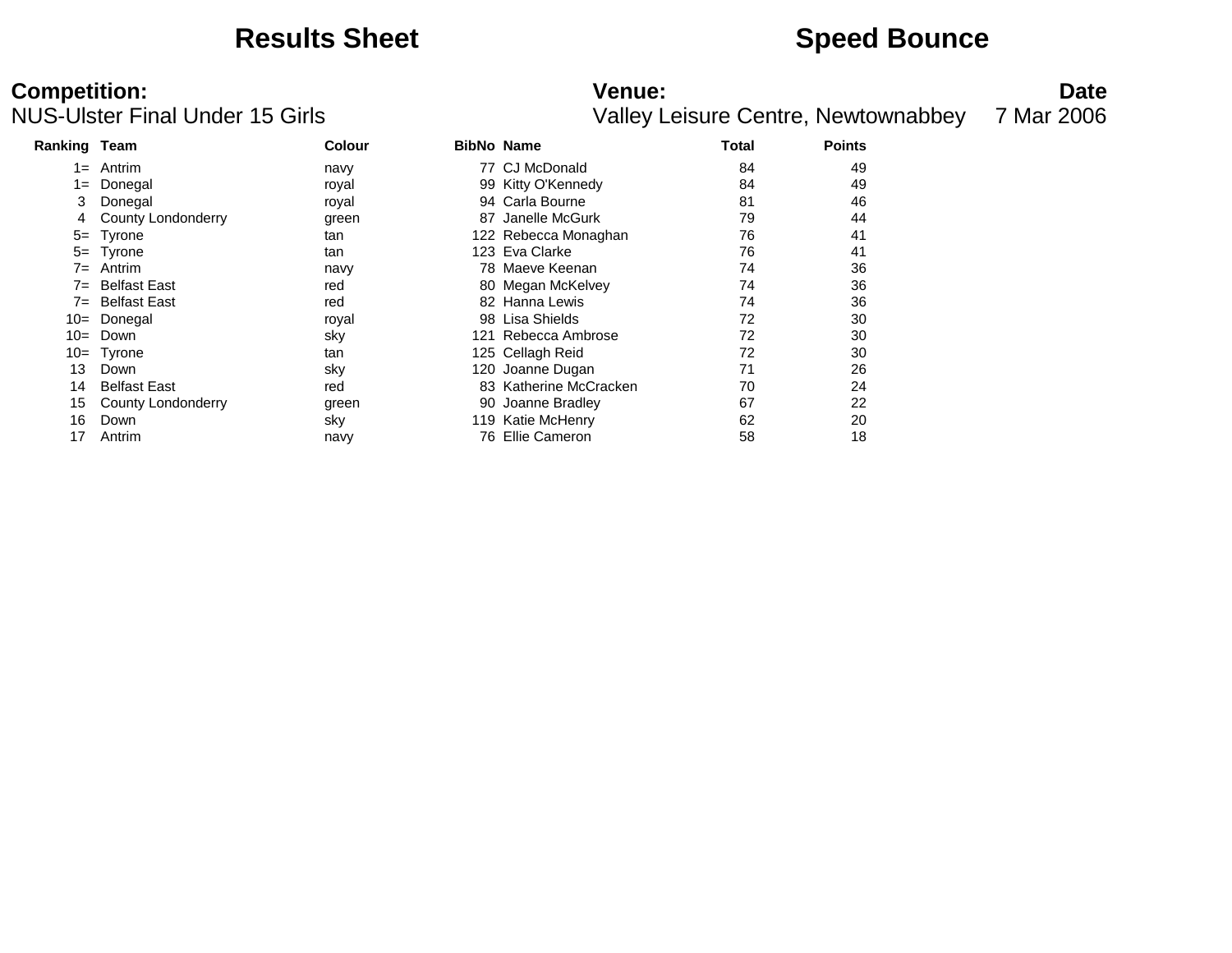### **Results Sheet Standing Long Jump**

## **Competition: Date**<br>**NUS-Ulster Final Under 15 Girls Date**<br>
Valley Leisure Centre, Newtownabbey 7 Mar 2006

| Ranking Team |                     | <b>Colour</b> |    | <b>BibNo Name</b>      | <b>Best</b> | <b>Points</b> |
|--------------|---------------------|---------------|----|------------------------|-------------|---------------|
|              | <b>Belfast East</b> | red           |    | 80 Megan McKelvey      | 2.42        | 50            |
| 2            | County Londonderry  | green         |    | 88 Lauren Quinn        | 2.36        | 48            |
| 3            | <b>Belfast East</b> | red           | 82 | Hanna Lewis            | 2.34        | 46            |
| 4            | <b>Belfast East</b> | red           |    | 83 Katherine McCracken | 2.30        | 44            |
| 5            | County Londonderry  | green         | 87 | Janelle McGurk         | 2.22        | 42            |
| 6            | Tyrone              | tan           |    | 124 Catherine McGirr   | 2.16        | 40            |
| 7=           | Antrim              | navy          |    | 78 Maeve Keenan        | 2.08        | 37            |
| 7=           | Donegal             | royal         |    | 96 Claire Sharkey      | 2.08        | 37            |
| 9            | Tyrone              | tan           |    | 127 Naomi McAnvalle    | 2.06        | 34            |
| 10           | Antrim              | navy          |    | 74 Lauren Bell         | 2.04        | 32            |
| $11 =$       | Antrim              | navy          |    | 77 CJ McDonald         | 2.02        | 29            |
| $11 =$       | Donegal             | royal         |    | 95 Kathryn Gibbons     | 2.02        | 29            |
| $13=$        | Donegal             | royal         | 97 | Brianna Ward           | 1.98        | 24            |
| $13=$        | Down                | sky           |    | 116 Claire Hooks       | 1.98        | 24            |
| $13 =$       | Tyrone              | tan           |    | 125 Cellagh Reid       | 1.98        | 24            |
| 16           | County Londonderry  | green         | 89 | Nikki Vartabedian      | 1.92        | 20            |
| 17           | Down                | sky           |    | 121 Rebecca Ambrose    | 1.86        | 18            |